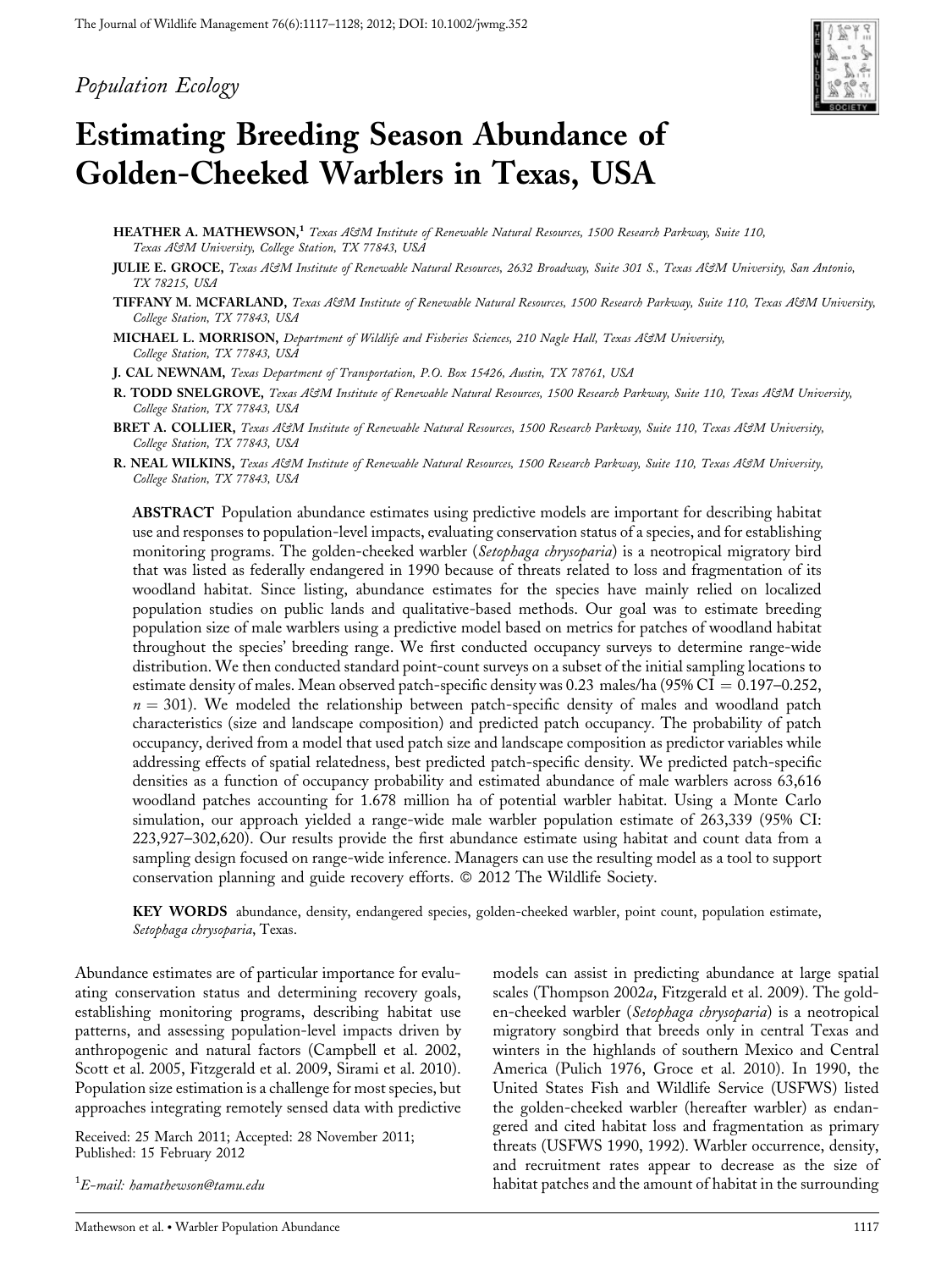landscape decline (DeBoer and Diamond 2006, Magness et al. 2006, Peak 2007, Butcher et al. 2010, Collier et al. 2010).

Previously, approximations of golden-cheeked warbler abundance within the breeding range were based on estimates of warbler density collected at a few  $(<20)$  study sites and extrapolated based on projected extents of breeding habitat (Pulich 1976, Wahl et al. 1990, Rowell et al. 1995, Rappole et al. 2003; Table 1). Population estimates have ranged between 9,644 and 32,032 individuals (Pulich 1976, Wahl et al. 1990), whereas estimates of carrying capacity have ranged from 64,520 to 228,426 individuals (Rowell et al. 1995, Rappole et al. 2003). Variation in population estimates results from the methods used to estimate the extent of habitat, and assumptions regarding what characteristics are representative of warbler habitat (Table 1).

Our objective was to develop a range-wide estimate of abundance for male warblers. We relied on a range-wide model predicting patch level occupancy (Collier et al. 2012) to serve as our sampling frame. We then used point count surveys to estimate patch-specific density of male warblers. We evaluated predictive relationships between patch-specific density and remotely sensed metrics of habitat patches. Using these relationships, we combined our density estimates with the range-wide occupancy model to yield estimates of male warbler abundance across the species' breeding range.

# STUDY AREA

The golden-cheeked warbler breeding range is confined to central Texas, USA, on the eastern half of the Edwards Plateau and the southern half of the Cross Timbers ecoregions (Hatch et al. 1990). We conducted our research across the breeding range on public and private properties in 35 counties (USFWS 1992; Fig. 1). Our sampling units were patches of potential warbler habitat, characterized as oakjuniper woodlands (Collier et al. 2010, 2012), and we defined a patch as a relatively homogenous unit of vegetation distinct from its surroundings (Kotliar and Wiens 1990). To guide us in determining survey locations in 2008, we used a habitat classification developed by SWCA Environmental Consultants (SWCA 2007) that delineated potential warbler habitat as those patches having >50% canopy closure by a mixture of mature or second-growth Ashe juniper (Juniperus ashei) and deciduous hardwood trees based on 2004 National Agricultural Imagery Program color infrared digital imagery (1-m resolution). SWCA (2007) excluded patches <4 ha unless immediately adjacent (unspecified distance) to other patches of potential habitat. SWCA's restricted definition of habitat yielded 7,865 patches (approx. 552,000 ha) of potential habitat across the breeding range. Based on our field surveys during 2008, as well as previous work within this system (Butcher et al. 2010, Collier et al. 2010), we found the SWCA (2007) classification narrowly defined warbler habitat; thus, we developed a broader classification of warbler habitat patches for selecting survey sites in 2009 and for evaluating relationships between patch-specific densities and patch metrics.

Leica ERDAS Imagine 9.3 (Intergraph Corporation, Norcross, GA), we grouped imagery spectral response patterns into 20 statistically different clusters. Using high resolution aerial photography from the National Agriculture Imagery Program (NAIP; 2004 and 2006) and data collected in the field, we identified those clusters that corresponded to woodland land cover, grouping all other land cover types as non-habitat (e.g., wetlands, cropland, urban areas, water, barren, impervious surfaces, grassland). Several woodland clusters were based on characteristics such as slope, aspect, shadows, and composition (e.g., evergreen or deciduous); however, because classification accuracy of these woodlands was low and our intent was to sample woodland cover, we aggregated these clusters into 1 class. To further refine our woodland classification, we used the 2001 National Land Cover Data set (NLCD; Homer et al. 2007) to eliminate any misclassified non-woodland land cover types from our initial classification. We also removed those pixels classified as woodland but with canopy cover <30% using the 2001 NLCD canopy cover layer. Using road data from the Texas Strategic Mapping Program (STRATMAP), we defined breaks between patches by removing pixels that intersected paved or public roads. We thus delineated 63,616 patches (mean patch size  $= 26.39$  ha, range  $= 2.8-$ 26,967 ha) or approximately 1.678 million ha of potential warbler habitat (Fig. 1). We used ArcGIS 9.3.1 (Environmental Systems Research Institute, Inc., Redlands, CA) and calculated patch size (ha), landscape composition (% woodland within a 400-m radius of a given pixel; Magness et al. 2006), patch core area, and edge-to-area ratio for each of the 63,616 patches of mixed woodland identified within the study area. We calculated the landscape composition value for patches as the mean value for all pixels within the patch. We calculated patch core habitat area as the internal portion of the patch after buffering the exterior edge of the patch internally by 30 m. The distribution of patches used to determine 2008 survey points was biased toward large, contiguous patches, but combined with survey points from 2009 the distribution of surveyed patches included a wider range of patch sizes, shapes, and amount of edge habitat. Thus, we re-projected point count survey locations from 2008 sampling to those patches identified in our habitat delineation for analysis.

We delineated potential habitat using an unsupervised classification of woodlands from 2007 and 2008 cloud-free Landsat 5 imagery collected during late spring (Morrison et al. 2010). Using the ISODATA clustering algorithm in

# METHODS

## Occupancy Surveys

We used a 2-phase sampling approach (Conroy et al. 2008) whereby we first conducted occupancy (i.e., detection or nondetection) surveys at the patch scale to determine areas that likely supported warblers (Collier et al. 2012). For occupancy surveys, we used a double-observer, removal approach (MacKenzie et al. 2006) in which 2 observers simultaneously yet independently surveyed a habitat patch up to a maximum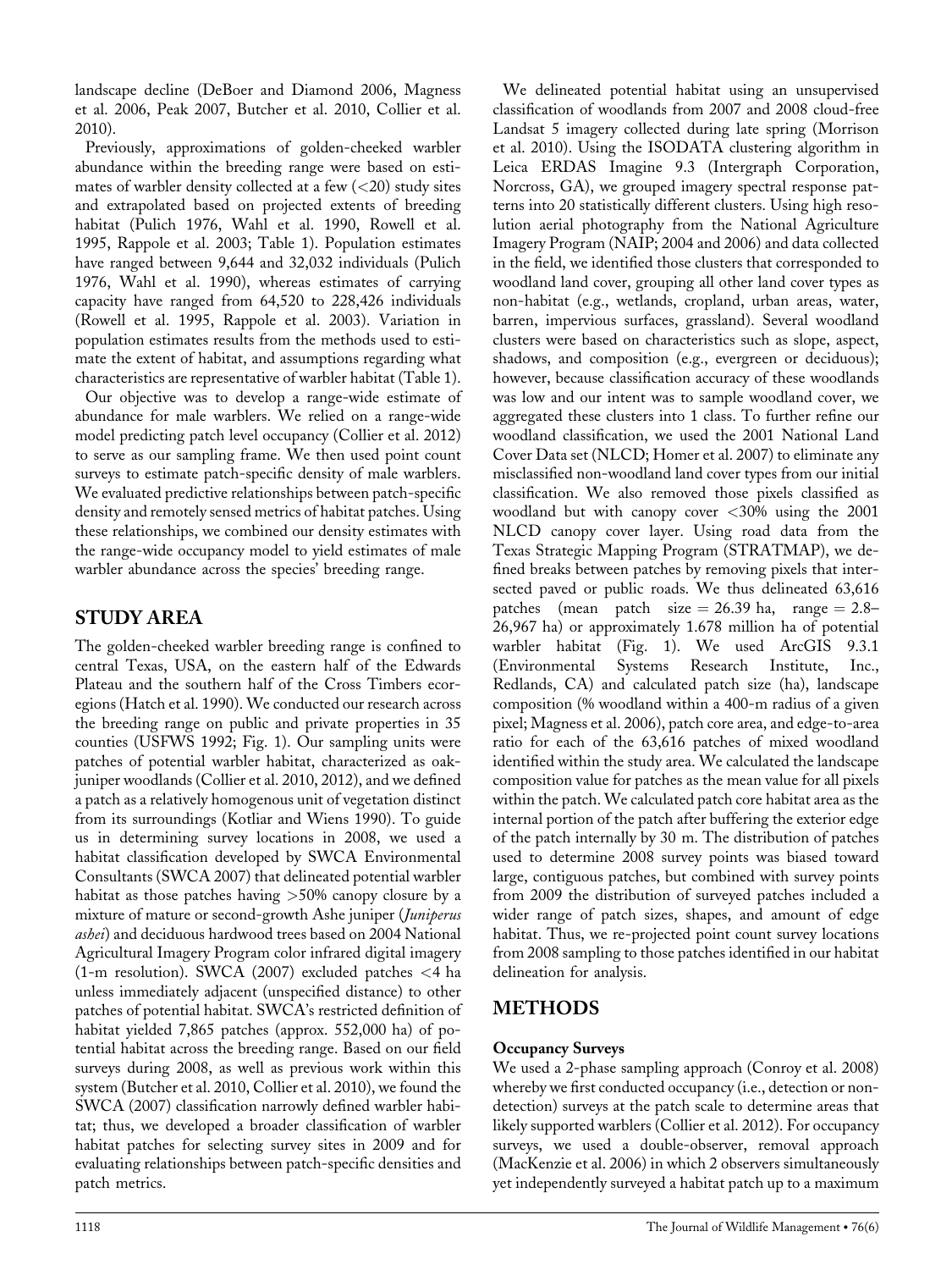| Refs.                                 | Total potential<br>habitat (ha)                                                             | Method (habitat delineation)                                                                                                                                                                                                                                                   | Density estimate                                                     | Method (density)                                                                                                                                                                              | population size<br>Total                                               | (project to population size)<br>Method                                                                                                                                         |
|---------------------------------------|---------------------------------------------------------------------------------------------|--------------------------------------------------------------------------------------------------------------------------------------------------------------------------------------------------------------------------------------------------------------------------------|----------------------------------------------------------------------|-----------------------------------------------------------------------------------------------------------------------------------------------------------------------------------------------|------------------------------------------------------------------------|--------------------------------------------------------------------------------------------------------------------------------------------------------------------------------|
| Pulich (1976) 129,904                 |                                                                                             | definition of "virgin Ashe Juniper"<br>Used Soil Conservation Service                                                                                                                                                                                                          | "average" = $0.05$ pair/ha;<br>"Good" = $0.125$ pair/ha;             | Spot-mapping with marked population;<br>Dallas, Bosque, Kendall counties;                                                                                                                     | 1962: 18,486<br>pairs; 1974:                                           | Calculated proportion of total<br>habitat for each of 3 habitat                                                                                                                |
|                                       |                                                                                             | (stands 6–12 m high, trees $>$ 75 years old),<br>reduced by author; no imagery used; 31<br>counties                                                                                                                                                                            | "marginal" $= 0.03$ pairs/ha                                         | surveys conducted in 1962 and 1974                                                                                                                                                            | 14,750 pairs                                                           | by respective density estimates<br>46%, respectively), multiplied<br>quality ranks (23%, 31%, and                                                                              |
| Wahl et al.<br>(1990)                 | 32,149-106,776,<br>338,035, 1989:<br>1974-1981;<br>237,163 <sup>ª</sup>                     | classification from known breeding locations<br>oatch size <sup>a</sup> ; 1974, 1976, and 1981 Landsat<br>(see Shaw 1989); 1989 value is corrected<br>for estimated habitat loss; 43 counties<br>imagery, unsupervised and supervised<br>Corrected values for habitat loss and | $0.149$ pair/ha <sup>b</sup>                                         | counties determined primarily by 1-mile<br>transect method (Emlen 1971); surveys<br>Median estimate for 16 sites <sup>c</sup> in 11<br>conducted in 1987, 1988                                | 4,822-16,016<br>pairs                                                  | projected to total potential<br>Median density estimate<br>habitat estimates after<br>corrections                                                                              |
| <b>USFWS</b><br>(1992)                | Not specified                                                                               | habitat loss; included the assumption that<br>estimate for 1989 adjusted for estimated<br>34% of patches <50 ha are occupied <sup>d</sup><br>Used Wahl et al. (1990) habitat total                                                                                             | $(1976)$ for good, average,<br>Estimates from Pulich<br>and marginal | Estimates for each of 3 habitat ranks<br>from Pulich (1976)                                                                                                                                   | 13,800 territories                                                     | apply to habitat delineated by<br>proportions of habitat quality<br>assuming same proportions<br>Followed Pulich (1976)<br>corrected for patch size<br>Wahl et al. (1990); not |
| Rowell et al.<br>(1995)               | patches <50 ha:<br>Method 1:<br>Method 2:<br>including<br>1,116,665<br>545,948);<br>215,066 | 1990-1992 Landsat, Ashe juniper-deciduous<br>patches >50 ha; Method 1: unsupervised<br>woodlands with $>75\%$ canopy cover and<br>classification from point locations; 35<br>classification of polygons; Method 2:<br>supervised<br>counties                                   | 0.30 individuals/ha                                                  | Estimates from Wahl et al. (1990)                                                                                                                                                             | individuals<br>64,520                                                  | variation in spectral reflectance<br>patches >50 ha because less<br>habitat from Method 2 for<br>Projected density to total<br>compared to Method 1                            |
| True (1998) $^{\rm e}$<br>Diamond and | 1986: 1,652,035<br>1996-1997:<br>1,676,140                                                  | classified as Ashe juniper, or mixed juniper-<br>oak forest/woodland, or mixed or primarily<br>1986 and 1996-1997 Landsat; land cover<br>deciduous forest                                                                                                                      | Ž                                                                    | Ž                                                                                                                                                                                             | NA                                                                     | ΧÁ                                                                                                                                                                             |
| Rappole et al. 643,454<br>(2003)      |                                                                                             | ha <sup>f</sup> ;<br>classification but removed patches <5<br>Used Diamond and True (1998)<br>29 counties                                                                                                                                                                      | 0.188 territorial males/ha;<br>89% pairing success <sup>g</sup>      | Coryell and Bell counties from 1992 to<br>monitored population on Fort Hood,<br>Estimates from 167 males from<br>1996 (Jette et al. 1998)                                                     | individuals<br>228,426                                                 | males by 89% pairing success to<br>estimate number of females<br>Adjusted mean density of                                                                                      |
| SWCA<br>(2007)                        | 552,195                                                                                     | deciduous trees; patches >4 ha; 43 counties<br>2004 digital imagery; >50% canopy closure<br>composed of large Ashe juniper and                                                                                                                                                 | "High" = $0.22$ pair/ha;<br>"low" = $0.025$ pair/ha                  | and Coryell counties (Peak 2003); "low"<br>monitoring study on Fort Hood, Bell<br>Canyon SNA, Bexar Co. (USFWS<br>estimate from surveys Government<br>"High" estimate from long-term<br>2004) | estimate: 20,445-<br>13,931-116,565<br>pairs; adjusted<br>26,978 pairs | goal of deriving a "satisfactory<br>assumptions of density with<br>Adjusted estimate based on<br>minimum population<br>estimate"                                               |
|                                       |                                                                                             |                                                                                                                                                                                                                                                                                |                                                                      |                                                                                                                                                                                               |                                                                        |                                                                                                                                                                                |

Table 1. Previous estimates and methods used for total golden-cheeked warbler breeding habitat, density, and projected population size. Table 1. Previous estimates and methods used for total golden-cheeked warbler breeding habitat, density, and projected population size. <sup>a</sup> Range of habitat corrected for counties ranked as urban or rural (subjective classification), and their respective estimated habitat loss during interval between imagery and surveys and proportion of habitat patches Range of habitat corrected for counties ranked as urban or rural (subjective classification), and their respective estimated habitat loss during interval between imagery and surveys and proportion of habitat patches >50 ha.

ن ص Originally 17 sites but authors eliminated 1 site because they considered the density of warblers too high.

Authors selected sites based on known warbler occurrence; 15 public property sites and 2 private.

 $^{\rm d}$  USFWS included patches <50 ha citing research by Benson (1990). USFWS included patches <50 ha citing research by Benson (1990).

efDid not estimate warbler population size but others have used their habitat delineation to project estimates of population.

Total habitat before adjusting for patch size not specified by authors.

<sup>g</sup> Authors used pairing success to estimate size of female population. Authors used pairing success to estimate size of female population.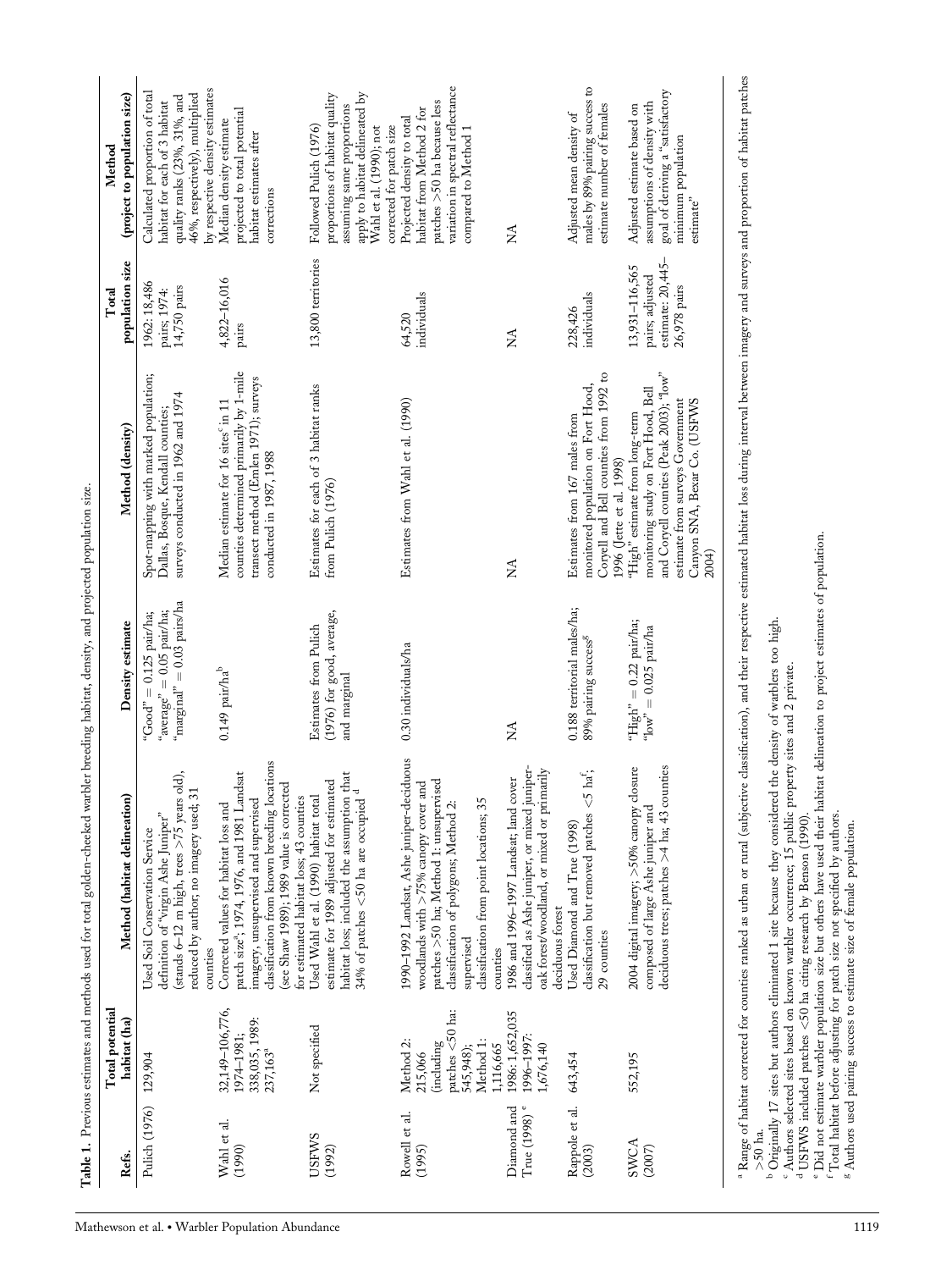

Figure 1. Distribution of mixed woodland patches, and locations of abundance surveys conducted during 2008 and 2009 on private or public lands in the 35 county breeding range of the golden-cheeked warbler in Texas, USA.

of 6 surveys (3 double-observer surveys) to determine warbler presence (Collier et al. 2010). We surveyed 434 patches for warbler presence in 2008 and 2009 and if we detected a warbler during occupancy surveys, we returned to the patch to conduct abundance surveys (see below).

To select patches for occupancy surveys, we stratified patches based on administrative units defined by USFWS (USFWS 1992) and used a probability proportional to size (PPS) sampling design (Thompson 2002a), in which we randomly selected habitat patches proportional to the distribution of patch sizes across the range. Because habitat patches often spanned multiple public and private landowners, we attempted to locate and contact all property owners of randomly selected patches. However, our access to the entirety of each patch was sometimes limited because of inability to locate landowners, lack of response, unwillingness to participate by landowners, or other logistical constraints. Because landowners tend to base their participation on multiple factors that are often not associated with land management practices that would influence warbler abundance (Hilty and Merenlender 2003, DeBoer and Diamond 2006, Sorice et al. 2011), we assumed that such access restrictions did not bias our sampling. Furthermore, we assumed that properties for which we were unable to acquire access were missing from our sample completely at random (Stevens and Jensen 2007). We did not stratify by ownership type so we focused considerable effort on acquiring access to private property. Our approach further assumed that variability in habitat conditions was not related consistently to designation as private versus public lands as few public or private properties are managed specifically for warbler habitat in Texas (Groce et al. 2010).

#### Abundance Surveys

Within each patch selected for abundance surveys, we buffered each survey patch to reduce the proportion of survey area that would fall outside of a habitat patch, such that point count centers in patches  $>$ 40 ha were located  $\geq$ 100 m from the edge and points in patches  $\leq$ 40 ha were  $\geq$ 25 m from the edge. Under those constraints, we randomly established the maximum number of point count stations while ensuring a 400-m minimum distance between point count centers using ArcGIS 9.3. Small patches (<10 ha) that were inadvertently skipped because they violated the 400-m spacing constraint were processed a second time without the spacing constraint to ensure adequate coverage of point survey locations within small patches. Given our spacing and random placement, we assumed abundance counts at each point were independent within patches. Because our sampling unit was the patch, we did not incorporate any within-patch habitat variability that could influence local differences in male density. We assumed that our random distribution of point count stations captured any within-patch habitat heterogeneity in local vegetation or densities.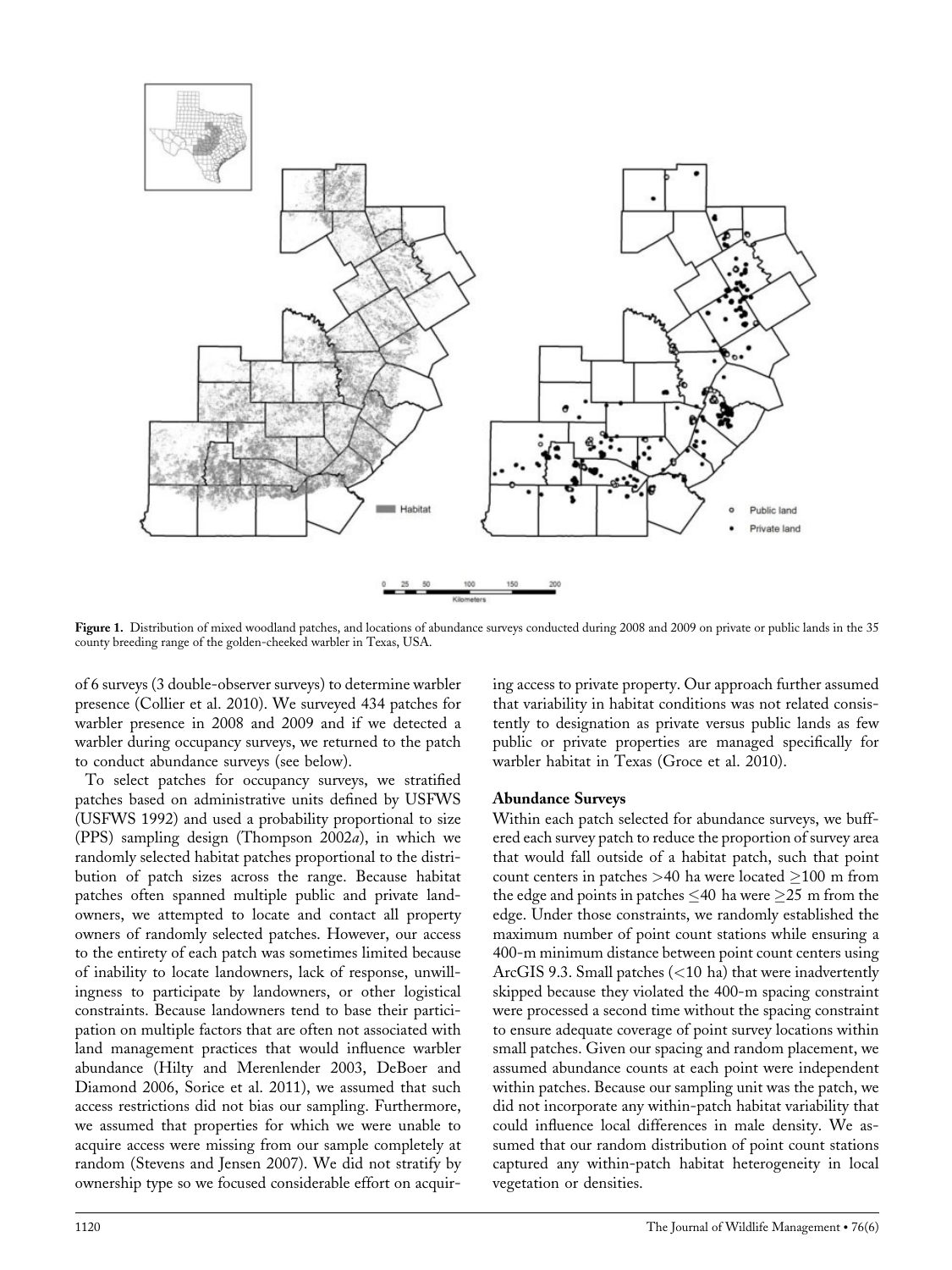Patches selected for point count surveys were conditional on positive detections of warblers during occupancy surveys, but we conducted point count surveys independent of the occupancy sampling process. As such, a zero patch-level abundance estimate was a recordable result when we detected no warblers during point count surveys. During mid-March to mid-May 2008 and 2009, we conducted abundance surveys for warblers using 100-m fixed-radius point counts following methods detailed by Laake et al. (2011). Surveys began at sunrise and ended no later than 13:00. When surveyors detected a bird during occupancy surveys, they immediately initiated point count surveys at the predetermined point count locations. However, if sufficient time was not available to conduct the surveys within the same day, we returned within a week of the occupancy survey. We used a dependent double-observer sampling approach (Cook and Jacobson 1979, Nichols et al. 2000). At each survey point, we randomly assigned primary or secondary observer status. During the 5-minute survey, the primary observer communicated visual and auditory detections of male warblers to the secondary observer, noting the direction and classifying the approximate distance into a distance bin (0–50 m or 50– 100 m). Concurrently, the secondary observer recorded detections of any individuals missed by the primary observer (Laake et al. 2011). The combined data from the primary and secondary observers represents a 2-sample capture history. To maximize the spatial distribution of sample locations, we visited each patch on 1 occasion for abundance surveys (Thompson 2002b). We did not conduct point counts during inclement weather or periods of high wind. We followed the standard assumptions for point count surveys: 1) population closure, 2) observers correctly identified birds, 3) no double counting, and 4) observers correctly estimated distances to birds (Buckland 2006, Johnson 2008).

#### Analysis

To model male warbler abundance across the breeding range, we first estimated observed patch-specific density using our point count survey data. Next, using an information-theoretic approach to select the best fitting model given the data (Burnham and Anderson 2002); we regressed patch-specific predictor variables against the observed patch-specific density estimates and developed a predictive equation relating biological metrics to density at the patch scale. Using the predictive equation, we predicted densities (as well as lower and upper 95% CL) for each patch of potential habitat from our delineation across the range and converted those to patch-specific abundance. Finally, we used a Monte Carlo simulation to randomly identify occupied patches based on their predicted occupancy probability (Collier et al. 2012) and summed the resultant abundance estimates for each randomly selected patch to generate a population abundance estimate with lower and upper 95% confidence limits for each 1,000 realizations.

We combined point count data collected during 2008 and 2009 because we independently selected point count locations for each study year and we assumed minimal annual variation of patch-level warbler densities. We examined our

assumption using the patches randomly selected for abundance surveys in both study years. We estimated observed patch-specific density using the count of male warblers standardized to the total surveyed area (i.e., 3.14 ha for 100-m fixed-radius sample area) within each patch. We assumed that the effect of 100-m radius point count locations that included non-woodland vegetation based on our patch delineation was minimal. We used counts of abundance uncorrected for detection probability because a preliminary evaluation revealed estimated double observer detection rates for warblers using our survey design were high (probability of detection  $= 0.97$ ; Laake et al. 2011). Furthermore, our uncorrected density estimates will be comparable to previous research on warbler densities and abundance that have not included detection corrections in their estimates (Table 1). We acknowledge that by implicitly assuming a detection probability of 1.0 we likely underestimated density; thus, our estimates may be conservative (Pollock et al. 2002, Thompson  $2002b$ ). We assumed that density was constant across patches and that the random distribution of our sampling points captured any within-patch vegetation heterogeneity.

To evaluate the relationships between observed density of male warblers and our predictor variables, we used generalized linear modeling (GLM) with a negative binomial distribution of the raw count data (McCullagh and Nelder 1989, White and Bennets 1996). We included total area surveyed at the patch scale as an offset term to standardize our count data to a density estimate for comparison across patches. We used a negative binomial distribution of our count data instead of the Poisson distribution commonly used for count data because the negative binomial provides a flexible approach to addressing overdispersion (White and Bennets 1996).

We assembled 8 competing models (Table 2) for predicting male density that were based on patch-specific metrics and probability of patch occupancy derived from the model developed during a concurrent study and described in Collier et al. (2012). We examined correlations among our predictor variables before determining our final set of candidate models. Core area correlated with patch size ( $r = 0.997$ ) and edge-to-area ratio correlated with landscape composition  $(r = -0.816)$ , thus we used patch size and landscape composition as predictors of patch density. We modeled the linear relationship between male patch-specific density and patch size because golden-cheeked warblers are considered to be an area-sensitive species (Butcher et al. 2010) in that demographic parameters are positively associated with patch size (Donovan and Flather 2002). Additionally, we examined a quadratic trend in patch size assuming that once territory density reached a threshold, density remained constant regardless of increases in patch size. We used landscape composition as an alternative predictor because landscapescale factors might drive mechanisms associated with settlement decisions of territorial males, such as conspecific attraction (Campomizzi et al. 2008, Farrell 2011). We also considered an interaction between patch-size and landscape composition. We did not consider distance between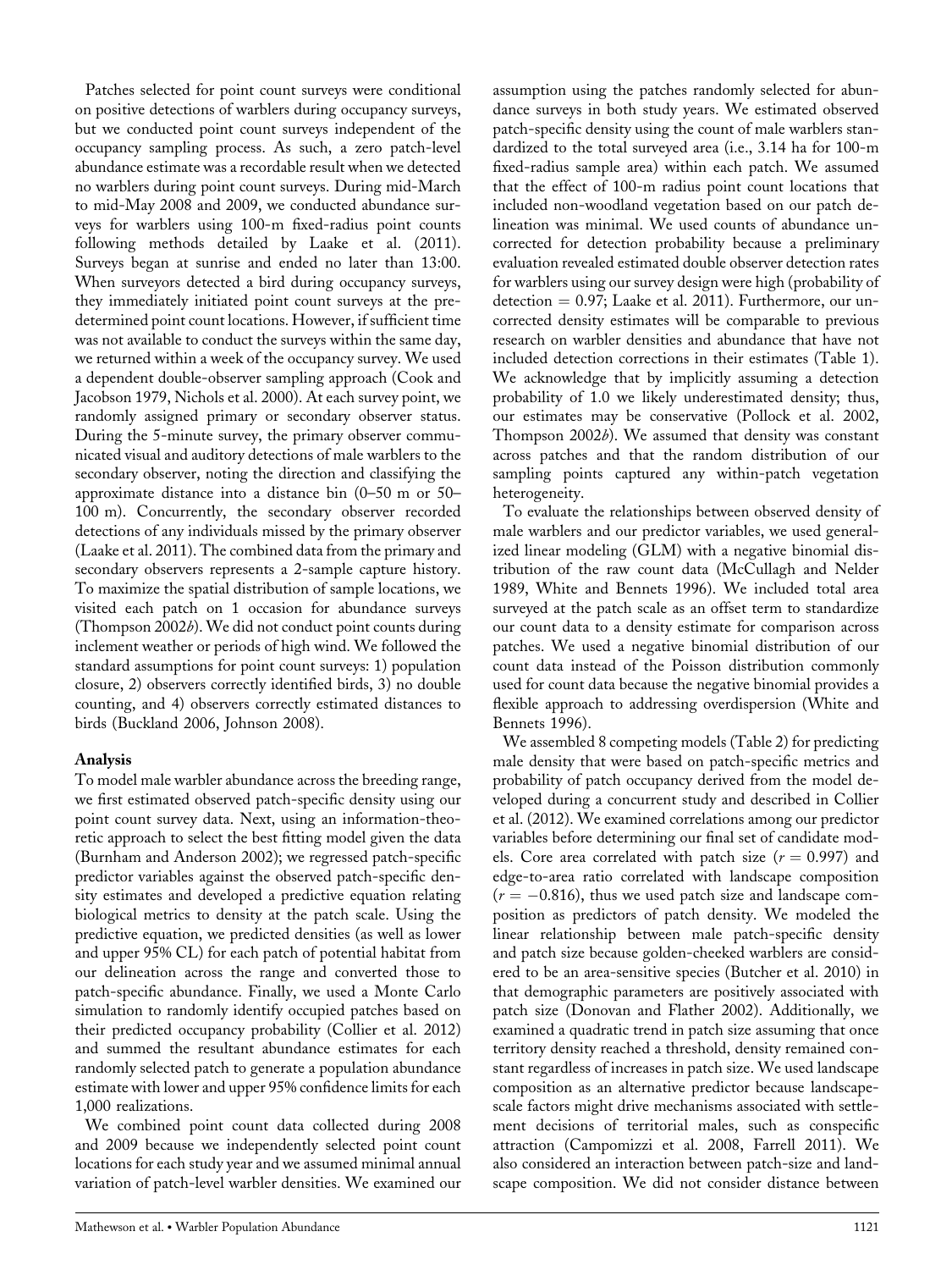Table 2. Model selection statistics for models using negative binomial regression explaining patch-specific density of golden-cheeked warblers in Texas, in 2008 and 2009.

| Models <sup>a</sup> | τÞ | Log likelihood | $AIC_c^c$ | $\triangle AIC_c^d$ | $w_i^e$ |
|---------------------|----|----------------|-----------|---------------------|---------|
| Occ                 |    | $-515.78$      | 1035.57   |                     | 0.799   |
| $Size + LS$         |    | $-516.86$      | 1039.71   | 4.20                | 0.098   |
| $Size \times LS$    |    | $-516.10$      | 1040.20   | 4.75                | 0.074   |
| Size2               |    | $-518.47$      | 1042.94   | 7.43                | 0.019   |
| logSize             |    | $-520.30$      | 1044.60   | 9.04                | 0.009   |
| LS                  |    | $-522.87$      | 1049.74   | 14.17               | 0.001   |
| Size                |    | $-522.92$      | 1049.85   | 14.28               | 0.001   |
| Null                |    | $-535.35$      | 1072.71   | 37.10               | 0.000   |

<sup>a</sup> Occ = estimated occupancy from semiparametric model of Collier et al. (2012), Size = size of habitat patch (ha), Size2 = size of habitat patch quadratic trend, LS = landscape composition.

 $K = \text{no. of parameters.}$ <br>  ${}^{\text{c}}$  AIC<sub>c</sub> = Akaike's Information Criterion corrected for small sample sizes. d  $\Delta AIC_c = AIC_c$  relative to the most parsimonious model.<br>
e  $w_i = AIC_c$  model weight.

patches because our landscape composition metric captured this variability and previous research on warbler occurrence at the point-scale indicated that these variables were not as predictive as is landscape composition (DeBoer and Diamond 2006, Magness et al. 2006).

We also used the patch occupancy prediction from Collier et al. (2012) as a predictor variable of abundance. The geoadditive semiparametric approach detailed in Collier et al. (2012) predicted occupancy probability  $(\psi_i)$  as a function of covariate data (patch size and landscape composition) and spatial location within the warbler's range expressed as

$$
logit(\psi_i) = \beta_0 + \beta_1 X_l + \sum_{k=1}^{20} u_k (Location_i - \kappa_k) + \varepsilon_i
$$

where the  $\beta_l X_l$  represents a vector of *l* predictor variables (patch size, landscape composition, patch size-landscape composition interaction, and patch-specific Universal Transverse Mercator [UTM] coordinates) entering the model linearly and (Location  $-\kappa_k$ ) represents the effect of spatial location for each surveyed habitat patch (Gimenez et al. 2009). Collier et al. (2012) used a temporal covariate representing sample survey date for detection modeling because date of survey has been shown to adequately predict detection rates of warblers at the patch scale (Collier et al. 2010).

We used an information-theoretic approach (Burnham and Anderson 2002) to evaluate competing models. We ranked models using Akaike's Information Criterion (AIC<sub>c</sub>) corrected for small sample sizes. We calculated Akaike weights  $(w_i)$  to indicate relative likelihood of each model as the best approximating model given the data for our set of candidate models. We considered models  $\leq$ 4  $\Delta$ AIC units to be competitive. We judged model adequacy by performing a 10-fold cross-validation. We performed a likelihood ratio test of a saturated model that included occupancy and an interaction between patch size and landscape composition compared to a constant model to examine over-dispersion (Venables and Ripley 2002).

We used the best fitting model given our model set and predicted patch-specific density of male warblers for each habitat patch that we delineated across the range

 $(n = 63,616$  patches). We converted predicted density to predicted patch-specific abundance and ran Monte Carlo simulations using the equation

$$
\hat{N} = \sum_{i=1}^{n} (y_i \times \text{area} \times k_i)
$$

where  $y_i$  is the predicted patch-specific density estimate and area (ha) is the size of each patch. The covariate k represented a random assignment of occupancy (0 or 1) based on random draws from a Bernoulli distribution using the predicted patch occupancy rates from Collier et al. (2012). We generated a distribution of abundance estimates and associated upper and lower bounds using 1,000 replicates of the above simulation where the summed abundance values for those patches where  $k = 1$  represented the predicted population.

When surveying avian species, counting a single bird multiple times is possible, which would bias point survey data (Buckland 2006). Given our short point count period (5 min), we concluded that double counting was unlikely; however, we were interested in exploring the potential impacts of being wrong in reaching such a conclusion. Thus, we estimated minimum density and population size based on 2 possible scenarios of double counting. First, given that double counting could not occur if observers detected 0 or 1 warbler at a point during a survey, and that the likelihood of observers having over counted when reporting 2 birds is unlikely given our survey design, we re-examined our data by limiting total counts at a point to a maximum of 2 (Table 3). Second, to exclude potential bias of double counting warblers between the 2 observers, we used the number of birds counted only by the primary observer, representing the minimum count that would be obtained from a single-visit standard point count (Nichols et al. 2000).

## RESULTS

#### Abundance Counts and Density Estimation

We conducted 1,057 point count surveys in 301 mixed woodland patches (2008:  $n = 151$  patches; 2009:  $n = 150$ ) across the warbler's breeding range (Fig. 1). Survey points per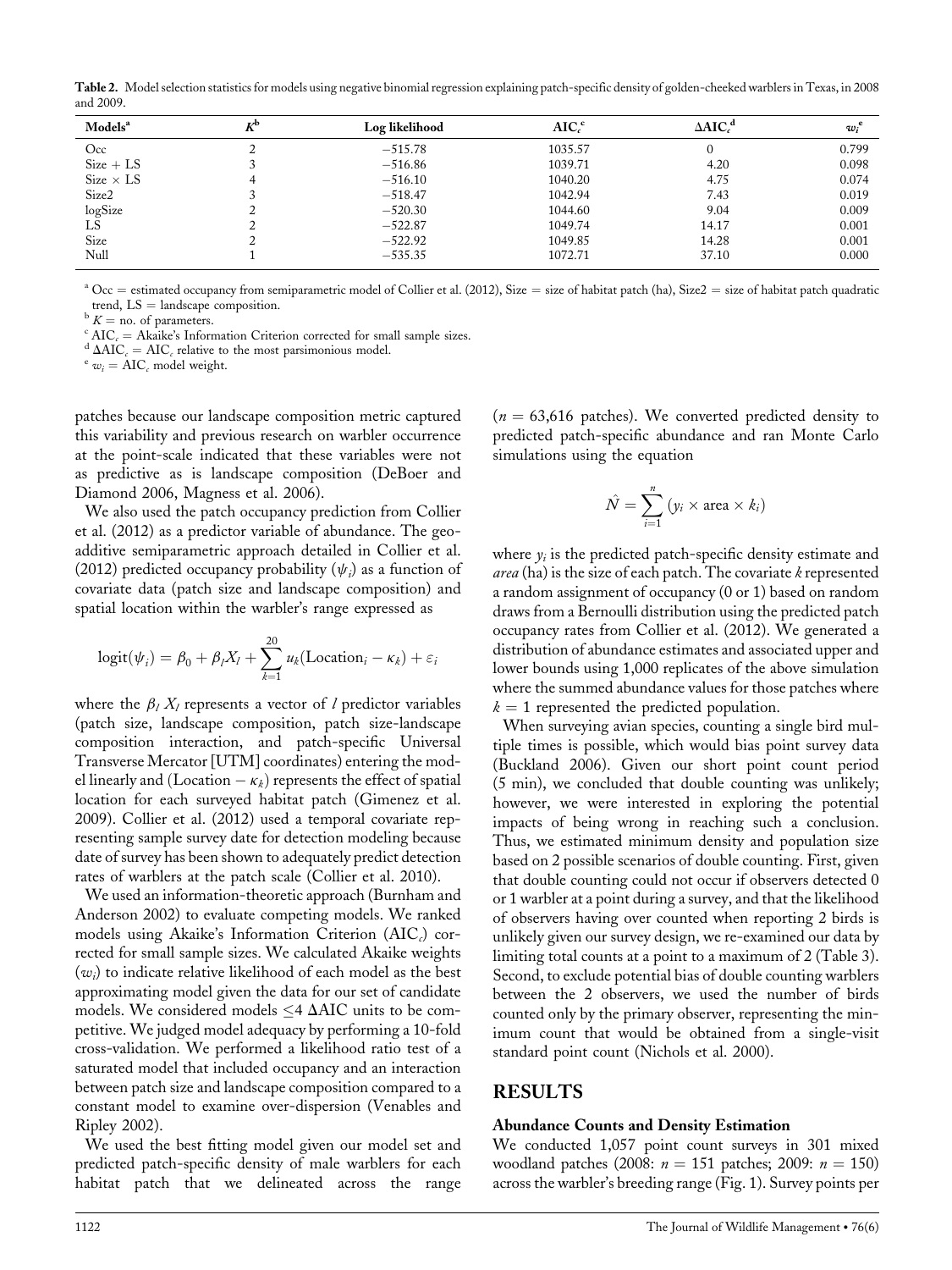Table 3. Number of survey points and total number of singing male goldencheeked warblers counted during point-count surveys in central Texas in 2008 and 2009.

| <b>Total count</b> | No. of points | % of points |
|--------------------|---------------|-------------|
|                    | 551           | 52.1        |
|                    | 302           | 28.6        |
| $\overline{2}$     | 133           | 12.6        |
| 3                  | 58            | 5.5         |
|                    | 11            | 1.0         |
|                    |               | 0.2         |

patch ranged from 1 to 35 (mean  $=$  3.5, SD  $=$  4.11). We detected 796 warblers during both years of our surveys. For patches surveyed for abundance estimation, patch size ranged from 2.8 to 26,967 ha (mean = 743.7, 95% CI = 497.2– 990.2, median = 141.2,  $n = 301$ ). Mean patch size for patches primarily in private ownership ranged from 3.2 to 26,970 ha  $(\text{mean} = 740.1, 95\% \text{ CI} = 388.3 - 1,093.5,$ median  $= 147.3$ ,  $n = 178$ ) and for public properties ranged from 2.8 to 11,880 ha (mean = 747.8, 95% CI = 420.3– 1,075, median = 119.2,  $n = 123$ ). Mean landscape composition (% woodland vegetation within 400-m radius) ranged from 15% to 92% (mean  $= 65.4$ , 95% CI  $= 63.7 - 67.0$ , median  $= 67.1$ ,  $n = 301$ ). Mean landscape composition for patches primarily in private ownership ranged from 15% to 91% (mean = 64, 95% CI = 62–66, median = 65.7,  $n = 178$ ) and for public properties ranged from 26% to 92%  $(\text{mean} = 67.2, 95\% \text{ CI} = 64.3-70.1, \text{median} = 72.8,$  $n = 123$ ). For the sub-sample of patches surveyed in both years  $(n = 34)$ , density estimates were similar (2008: 0.25 males/ha,  $95\%$  CI = 0.18–0.32; 2009: 0.23 males/ha, 95%  $CI = 0.15{\text -}0.29$ , supporting our assumption of minimal annual variation between our survey years.

Thirty-four percent ( $n = 301$ ) of patches in which we conducted abundance point counts had no warbler detections. Mean observed patch-specific density of male warblers for both years, was 0.23 males/ha  $(95\% \text{ CI} = 0.197 - 0.252)$ ,  $n = 301$  patches). Density varied between USFWS recovery regions (USFWS 1992); mean observed density in the north region was 0.15 males/ha (95% CI = 0.10–0.17,  $n = 86$ patches), the central region equaled 0.19 males/ha (95%  $CI = 0.15-23$ ,  $n = 106$ ), and the south region equaled 0.32 males/ha (95% CI = 0.26-37,  $n = 109$ ).

#### Model Results and Abundance Estimation

The goodness-of-fit test indicated that the saturated model fit the data ( $\chi^2$ <sub>4</sub> = 52.1, *P* < 0.001). Based on our model selection results, patch-specific occupancy probability best predicted male warbler density (Table 2). The standardized model parameter estimates for the fitted model indicated that for every 0.25 increase in predicted patch occupancy probability (i.e., 1-unit increase for scaled data), the density of males increased by 61% ( $\beta = 0.478, 95\%$  CI: 0.326–0.636).

Using our predicted patch-specific density estimates as a function of predicted patch occupancy probability and based on 1,000 simulated realizations of population distribution, we estimated median singing male warbler abundance across the range as 262,013 singing males (95% CI: 223,164– 301,081; Fig. 2). Under the assumption that the maximum number of male warblers detected was 2, predicted density and estimated population size declined 10.9% (Table 4). Removal of the secondary observer's data resulted in a 13.4% decrease in density and population size estimates (Table 4). Cross-validation indicated a predictive error of 15% but upon removal of 1 extreme outlier the error dropped to 5%. We summarized estimates of golden-cheeked warbler habitat area and abundance from the literature (Table 1). Methods used to estimate the amount of habitat varied but generally used Landsat imagery. In all cases, however, authors gathered data at only a few locations and then extrapolated across the estimated habitat range.

#### DISCUSSION

We estimated male golden-cheeked warbler population size across the breeding range in central Texas, USA using a relationship that accounts for predicted occupancy of a habitat patch, which in turn reflects the geographic spatial location, patch size, and landscape composition (Collier et al. 2012). The relationship with occupancy suggests that abundance decreased from south to north, and with decreasing patch size and woodland cover. We did not find a relationship between abundance and these environmental covariates per se, but instead the relationship relied on spatial location within the warbler range. Indeed, estimates from our raw count data (observed patch-specific density), when grouped by USFWS Recovery Regions, indicated that density was greater for regions in the south than in the north. This pattern was not unexpected because the southern portion of the range contains the greatest percentage of available warbler habitat (Groce et al. 2010), and the habitat typically occurs in less fragmented, larger patches that are considered more suitable habitat for warblers (DeBoer and Diamond 2006, Baccus et al. 2007; Fig. 3). Our study suggested that more warblers exist than previously estimated (Table 1), or that the carrying capacity of available habitat is greater, and below we discuss how differences in study design, analysis, and assumptions contributed to discrepancies in population size estimates.

A positive relationship between occupancy probability and local abundance is well formulated in biology (Gaston et al. 2000, He and Gaston 2003). Indeed, some degree of this relationship is inevitable at the extreme limits of population size: local abundance necessarily increases when habitat is saturated, and at low levels of abundance, occurrence patterns are not maintained (Gaston 1999). Density-dependent habitat selection is one mechanism that might explain the abundance–occupancy relationship in golden-cheeked warblers since the species demonstrates conspecific attraction (Campomizzi et al. 2008, Farrell 2011) but other mechanisms also may contribute (see review Gaston et al. 2000). Given that the occupancy estimates are a function of patch size and landscape composition (Collier et al. 2012), the abundance–occupancy relationship is likely a response to variations in habitat conditions if these metrics predict habitat quality (i.e., survival or reproductive success). Similarly, lower predicted occupancy and abundance in the northern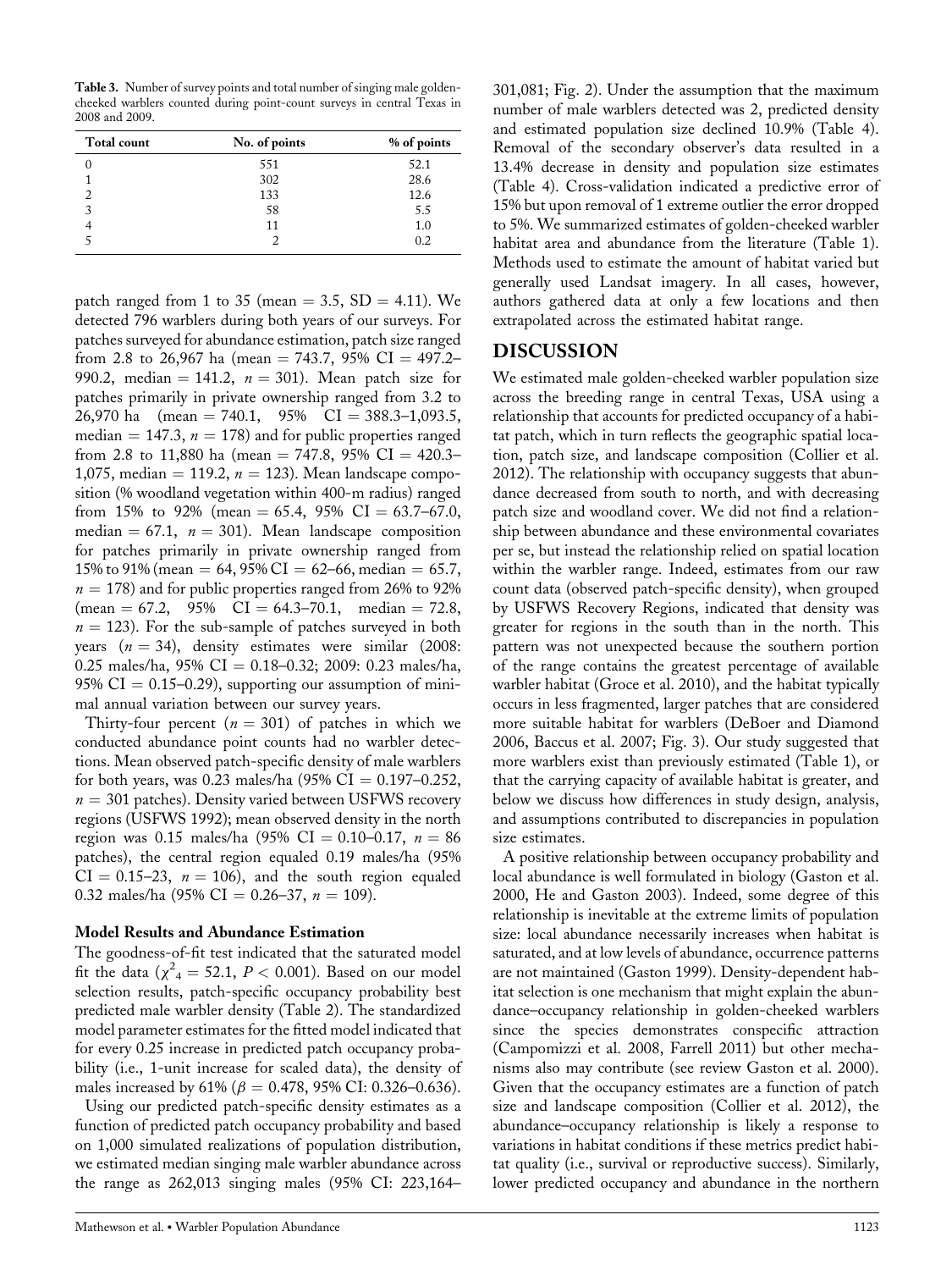

Figure 2. Predicted distribution for the range-wide population abundance of male golden-cheeked warbler estimates and associated 95% lower (LCL) and upper (UCL) confidence limits in Texas, USA, 2008–2009, based on predicted patch-specific density estimates as a function of predicted patch occupancy probability.

portion of the warbler's range might be a consequence of interrupted dispersal dynamics because of landscapes with smaller or isolated habitat patches (Donovan and Flather 2002).

The relationship between warbler density and patch-scale metrics that we used to predict abundance across the species' range was consistent with patch-scale metrics previously shown to affect warbler density at local scales (Magness et al. 2006, Baccus et al. 2007). Species–habitat relationships are complex and studies of this broad-scale application necessarily rely on assumptions concerning the validity of selected habitat metrics to define the relationship (Boyce and McDonald 1999, Fitzgerald et al. 2009). Warbler densities are likely to vary within patches in response to habitat characteristics such as tree species composition, density of junipers or oaks, and relative age of woodland (see review in Groce et al. 2010), variables that are important to define habitat at finer scales (Fitzgerald et al. 2009). We did not attempt to incorporate these relatively fine-scale variables, because our intent was to analyze patch-scale relationships across a broad geographic range. We depended upon random

sampling to account for the within-patch variation in warbler densities, including any variation that might result from within-patch differences in habitat. With future use of more advanced remote sensing technologies, our model could incorporate additional landscape-scale and local-scale metrics. As with any large-scale study, precision and accuracy at finer scales are inherently reduced and further refinement of our model is needed for application at local scales.

#### Patch-Specific Density

Our study differs from previous approaches that estimated population size of this species in that we estimated density from random samples across the species' breeding range and we based our method of inference to potential habitat on a predictive species–habitat relationship at the patch-scale (Table 1). Our density estimates of males were from randomly sampled point count locations across the 35-county breeding range, spanning a range of public and private properties. Even though inferential expansion to a broad geographic extent assumes that sampling is representative of the conditions across that area (Gutzwiller and Barrow

Table 4. Estimates and 95% confidence intervals of golden-cheeked warbler density and predicted warbler population size in central Texas in 2008 and 2009 based on 3 data analysis options: observed estimates with no correction for detection probability, limiting individual counts to a maximum of 2 detections, and estimates for data from observer 1 only.

| Method                                  | Patch-specific density (95% CI) | Predicted population size (95% CI) |
|-----------------------------------------|---------------------------------|------------------------------------|
| Uncorrected                             | $0.224(0.197-0.252)$            | 262,013 (223,164-301,081)          |
| Maximum 2 count                         | $0.205(0.182 - 0.228)$          | 234,862 (202,031-267,601)          |
| Observer 1, not corrected for detection | $0.194(0.169 - 0.219)$          | 226,871 (191,658–262,091)          |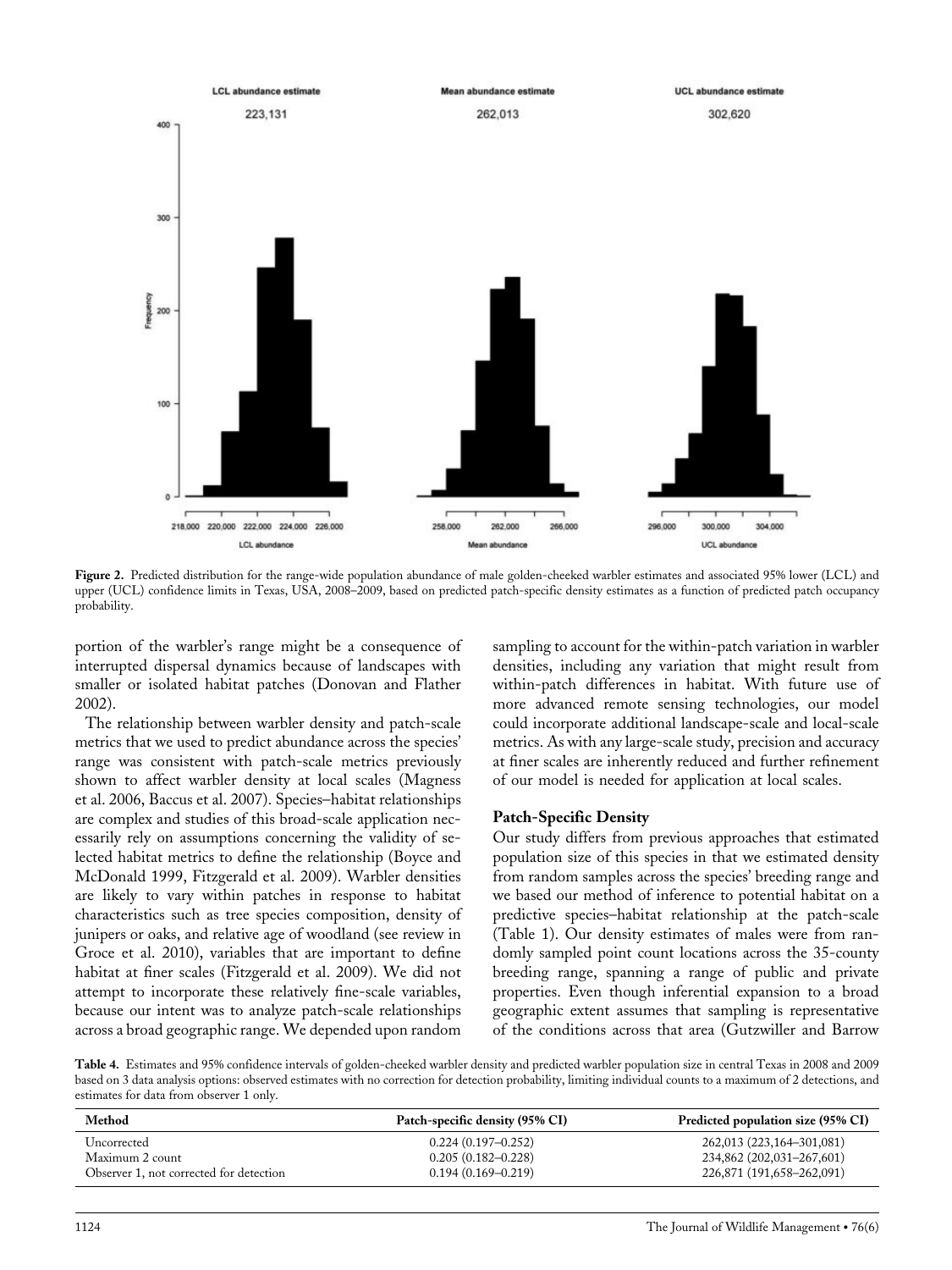

Figure 3. Predicted patch-specific occupancy probability for male golden-cheeked warblers in Texas, USA, 2008–2009. Figure from Collier et al. (2012).

2001) no previous study reporting population sizes of golden-cheeked warblers has used density estimates from randomly located study sites. Previous calculations of warbler abundance used density estimates primarily from study sites in the north or central portions of the breeding range (e.g., Pulich 1976, Rappole et al. 2003). Furthermore, some population size estimates were based on a mean or median density estimate from a few locations (Wahl et al. 1990, Rowell et al. 1995, Rappole et al. 2003), implying a constant density and thus failing to address variation in densities among habitat patches and across the range (Royle and Nichols 2003). Although Wahl et al. (1990) estimated site-specific densities at 17 sites in 11 counties, they did not incorporate variation in abundance in their population size estimate because they used the median density estimate, assuming constant density across the range. Pulich (1976) addressed regional variation in density by deriving estimates from 3 study sites across the range; however, for projection to potential habitat he assumed a constant density within 3 habitat assessment ranks (Table 1). We addressed regional and among-patch heterogeneity in density by defining habitat patches as our sampling unit and projecting patch-specific densities to our potential habitat delineation. Although our approach requires the assumption of constant density within patches, we suggest that this is an improvement from previous estimates of golden-cheeked warbler abundance.

We used standard methods for avian point count surveys and we assumed a detection probability of 1.0. It is widely recognized that assuming a constant detection probability results in biased estimates because failing to account for detection typically produces underestimates of abundance (Pollock et al. 2002, Thompson 2002b, Johnson 2008). We accepted the potential for a negative bias because evidence that the use of a dependent double-observer close capture model resulted in a high probability  $(>0.97)$  of detecting a male warbler by at least 1 of the 2 observers (Laake et al. 2011). Multiple factors influence detectability, including skills of observers, habitat, ambient noise, weather, distance, and temporal effects (Johnson 2008). Correcting for detectability requires additional assumptions concerning these sources of heterogeneity in detection.

Johnson (2008) warned against making additional assumptions concerning detection heterogeneity until further investigations identify these sources because it could result in the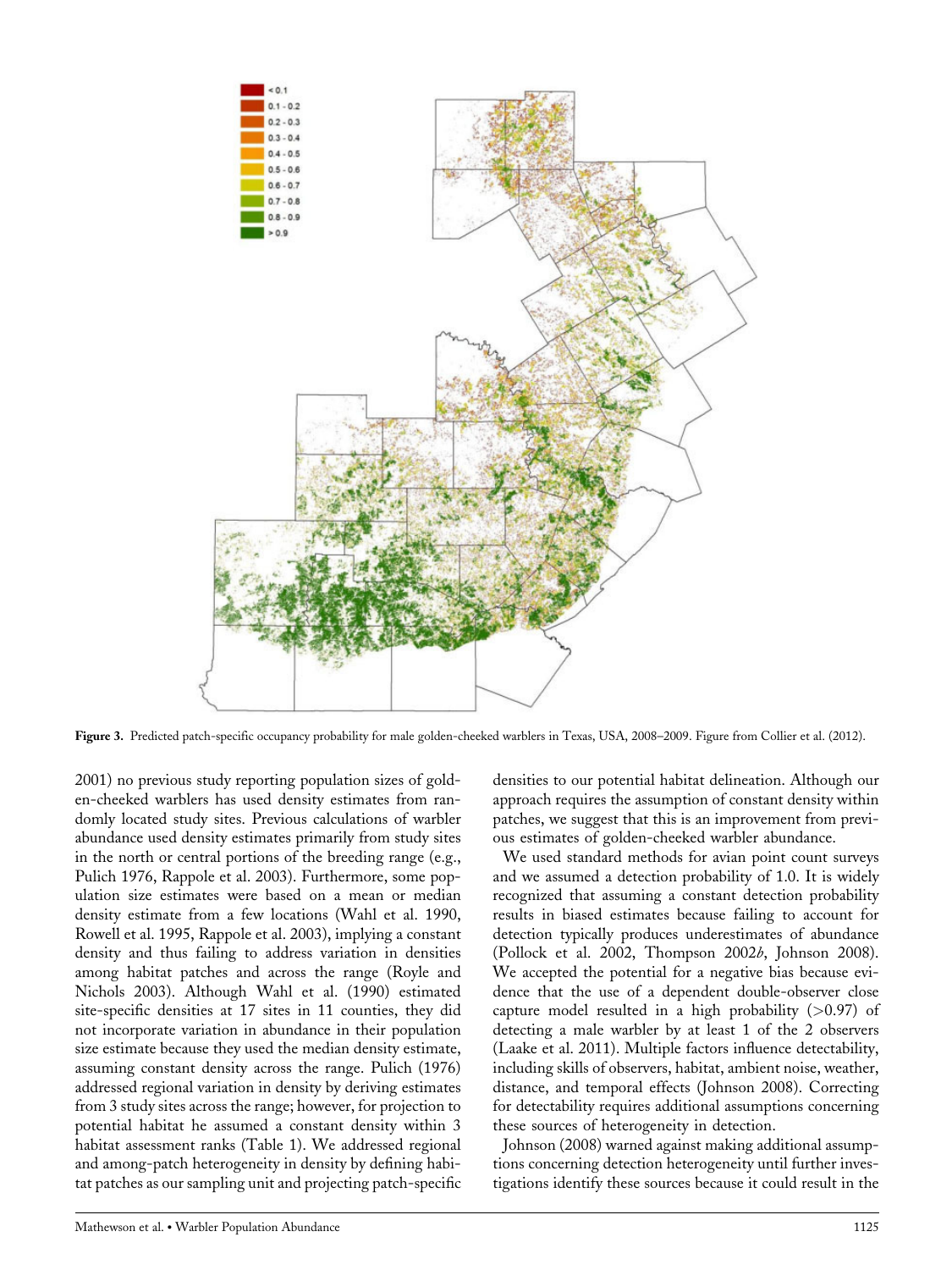application of an inadequate correction factor and, subsequently, a false confidence in accuracy. Several factors in combination likely affected detectability of warblers differently across the range in this study and by not systematically correcting for detection we eliminated any concerns regarding which sources of variability should be controlled statistically (Diefenbach et al. 2007, Johnson 2008). However, we collected our data in a manner conducive to future evaluation of some these effects on detection heterogeneity. For example, the assumption of constant detection could be relaxed by applying a distance-based or double-observer approach to our data (Nichols et al. 2000, Laake et al. 2011). We further accepted the potential for negative bias from our uncorrected density estimates to produce more conservative estimates given the endangered status of the warbler.

We attempted to reduce variation in detectability and to minimize bias associated with standard avian point counts through our study design (Pollock et al. 2002, Johnson 2008). We used 5-minute point count periods to minimize double counting of birds within the survey area or by counting birds that have moved through the area (Buckland 2006). We used a dependent double-observer method because it is robust to violations of the closure assumption (Moore et al. 2004). Although we consistently use well-trained observers, another benefit of the double-observer approach is that it reduces the prospect of species misidentification (Moore et al. 2004). We assumed a closed population because we conducted single-occasion point counts in each patch. Given the distribution of our survey patches, individuals did not likely move among our survey patches. By conducting singleoccasion point counts, we were unable to detect and control for any temporal variation, but this was a trade-off to increase our survey efforts across a greater spatial extent (Thompson et al. 2002). To minimize temporal variation, we limited our surveys to the peak of the warbler breeding season, but we recognize that detection probability decreases across this period and we likely negative biased counts as the season progressed (Collier et al. 2010).

We report an estimate of the population size of male warblers during the breeding season, making no assumptions regarding breeding status of males. In other words, our counts included males that were territorial and paired, territorial and unpaired, or non-territorial floaters. Previous studies have reported population sizes of total breeding individuals that required assumptions associated with population-level pairing success to obtain an estimate of female population size (Table 1). The bias associated with assumptions of male breeding status, and consequently pairing success, depends on the study design, survey or monitoring effort, or adjustments to male-based detections. Because many songbird populations, including the golden-cheeked warbler, consist of territorial but unpaired males (Newton 1992), assuming that each male detected during a survey represents a breeding pair overestimates the female proportion of the population. Nevertheless, even with information garnered from monitoring protocols concerning pairing success, these studies tend to overlook non-territorial males that can constitute a substantial proportion of a population. For

many songbirds, particularly those in fragmented habitats, male breeding status varies with habitat condition and demographic factors, such as densities or age structure (Newton 1992, Jette et al. 1998, Bayne and Hobson 2001). Although studies that monitor territories can capture variability in male breeding status at a local scale, these methods are impractical for broad-scale application (Buckland 2006). Until further assessment of how male breeding success varies across the range, we are unable to determine the degree of precision and bias in reported population sizes adjusted by pairing success estimates from a few locations. In our study, we eliminated the need for uninformed adjustments to calculate female population size and instead we present an approach that can incorporate future consideration of male breeding status across the range.

#### Other Habitat Delineations

Population size estimates necessarily depend on the habitat delineation used to project a local density estimate to the range of potential habitat. Thus, the underlying question of all attempts to estimate population size is how habitat is defined and what habitat characteristics can be estimated using remotely sensed techniques. Much of the variation in estimated population sizes for the golden-cheeked warbler are created because of differences in data sources used to identify potential habitat (e.g., Landsat imagery, NLCD), each having differing resolutions and classification accuracies (Table 1). In addition, studies use different characterizations of the landscape to define habitat, oftentimes assuming a minimum threshold for warbler occurrence or other restrictions based on evaluations of habitat quality (Table 1). These approaches are inherently conservative, producing negatively biased habitat and population size estimates. Given the uncertainties in identifying warbler habitat in terms of habitat quality, we made no assumption regarding habitat quality in our broadly defined habitat delineation and provided an estimate of available potential habitat. Indeed, our total habitat estimate is similar to other recent studies when assumptions regarding habitat quality are removed (Diamond and True 1998, Diamond 2007). There may be concern that overestimating habitat would inflate our population size estimates, but the additional woodland included in our liberal estimation of habitat was primarily small patches and edge habitat (Fig. 3; Morrison et al. 2010, Collier et al. 2012). Occupancy probability was  $\leq 0.10$  for 59% of the patches in our habitat delineation (Collier et al. 2012) resulting in low predicted density estimates for a large portion of the habitat; thus, including habitat often assumed as lower quality contributed little to our total population size estimates.

Previous population size estimates are from data acquired on primarily public properties, whereas over half of the habitat patches in our study were private properties across the warbler's range. Given the differences in land uses observed on our private properties and that there was no significant difference in our habitat metrics between private and public lands, we assumed that warbler density and habitat conditions did not vary from properties for which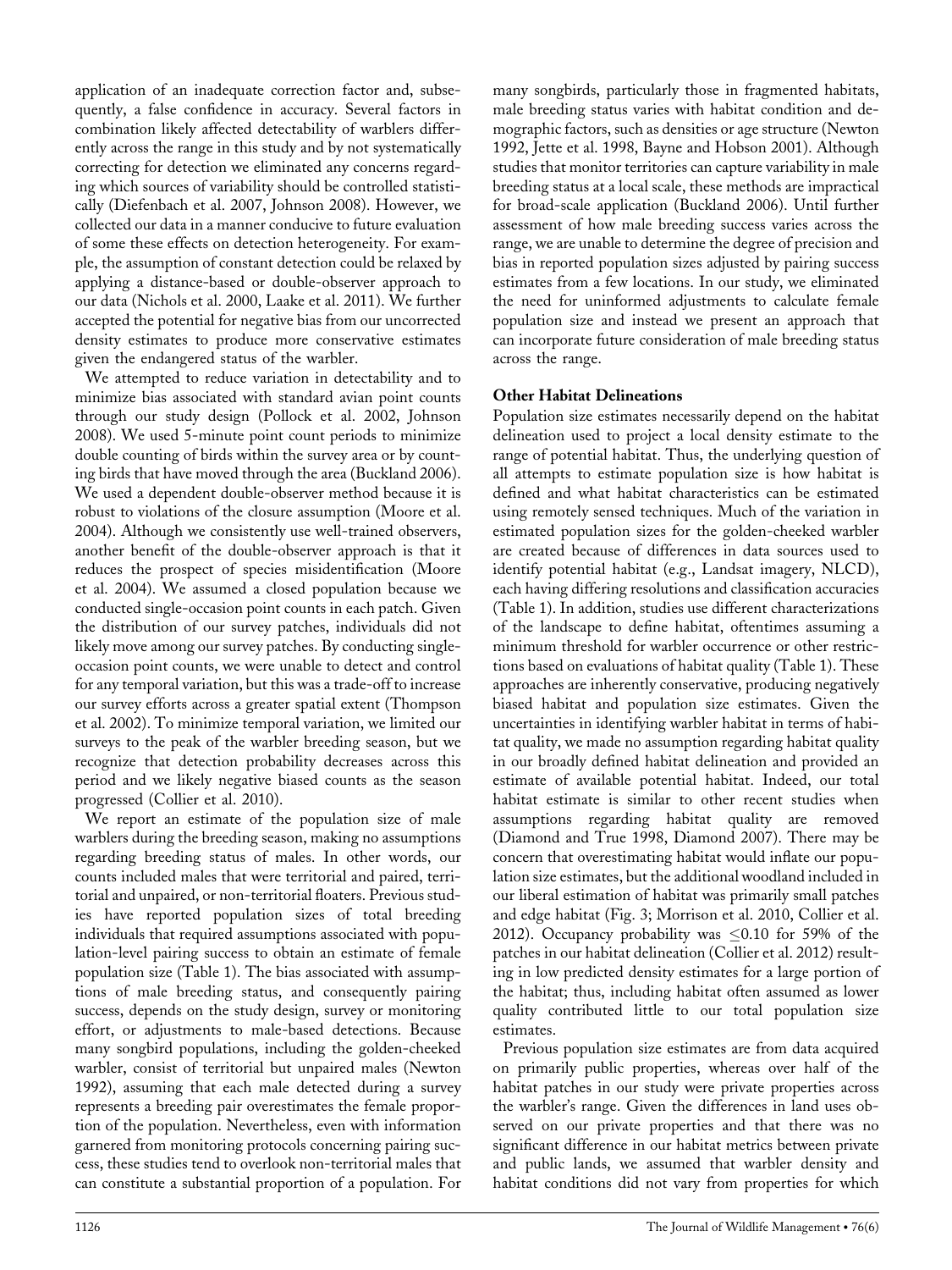we did not acquire access. Similarly, habitat patches within which landowners actively managed for golden-cheeked warblers did not bias our sample of public properties. Of public lands, TPWD state parks dominated our sample and few of these implement management plans for warblers (Groce et al. 2010). Only 5% of our survey patches were on properties managed specifically for warblers (e.g., Balcones Canyonland Preserve, Travis County).

Our study is an example of how researchers and land managers can use predictive models to estimate population abundance. Application of this model is at the range-wide scale but implementation of our approach at the regional scale is possible by incorporating additional information to refine abundance relationships. As remote-sensing technology evolves, we can examine additional habitat variables that might inform within-patch heterogeneity. Furthermore, our framework provides the opportunity to include detection probability to move beyond an index of warbler abundance (Johnson 2008).

## MANAGEMENT IMPLICATIONS

Our results indicate that warblers were more abundant in larger woodland patches of which most occur in the southern portion of the breeding range. Having this knowledge will help direct limited resources to the most effective areas for conservation of the species and will help guide management decisions (Fitzgerald et al. 2009). The population abundance estimate we generated can also inform recovery planning for the warbler. A better understanding of the influence of patch size and landscape composition on the occupancy and abundance of golden-cheeked warblers will provide a tool for recovery planning. If recovery planning is to involve the designation of focal areas for prioritizing conservation efforts, then the model developed here could provide a valuable planning aid in the process. As future habitat conservation plans and biological assessments are developed, the results of this work could inform impact assessments for estimating incidental take as well as supporting the development of more accurate metrics for crediting and mitigation programs. By providing a framework for more reliably predicting abundance and changes in abundance, our results provide the basis for assessment of this species' status. With further refinement of the model to account for differences in within-patch habitat quality, our results form the basis for advancing a system for monitoring of the warbler's abundance patterns, ultimately supporting decisions leading to recovery.

## ACKNOWLEDGMENTS

The Texas Department of Transportation provided support for our work. Additionally, we acknowledge Texas Parks and Wildlife Department (TPWD) for support. We appreciate the private landowners who graciously allowed us access to their property, as well as TPWD, the U. S. Fish and Wildlife Service, The Nature Conservancy, City of Austin, Travis County, and the Lower Colorado River Authority. We thank J. Dunk, P. Hamel, R. Peak, W. Thogmartin, and

F. Thompson III for helpful discussions regarding our research. We also thank J. Sedinger, B. Block, C. Farquhar, D. Wolfe, and numerous anonymous referees for insightful reviews on previous versions of this manuscript. We gratefully acknowledge A. Snelgrove, K. Skow, B. Stevener, and A. Dube for logistical support, as well as the many technicians and graduate students from Texas A&M University. B. A. Collier acknowledges partial support from Award No. KUS-C1-016-04 given by the King Abdullah University of Science and Technology (KAUST).

# LITERATURE CITED

- Baccus, J. T., M. E. Tolle, and J. D. Cornelius. 2007. Response of goldencheeked warblers (Dendroica chrysoparia) to wildfires at Fort Hood, Texas. Texas Ornithological Society. Occasional Publication 7:1–37.
- Bayne, E. M., and K. A. Hobson. 2001. Effects of habitat fragmentation on pairing success of ovenbirds: importance of male age and floater behavior. Auk 118:380–388.
- Benson, R. H. 1990. Habitat area requirements of the golden-cheeked warbler on the Edwards Plateau. Texas Parks and Wildfire Department, Austin, USA.
- Boyce, M. S., and L. L. McDonald. 1999. Relating populations to habitats using resource selection functions. Trends in Ecology & Evolution 14:268–272.
- Buckland, S. T. 2006. Point transect surveys for songbirds: robust methodologies. Auk 123:345–357.
- Burnham, K. P., and D. R. Anderson. 2002. Model selection and multimodel inference: a pratical information-theoretic approach. Springer, New York, New York, USA.
- Butcher, J. A., M. L. Morrison, D. Ransom, Jr., R. D. Slack, and R. N. Wilkins. 2010. Evidence of a minimum patch size threshold of reproductive success in an endangered songbird. Journal of Wildlife Management 74:133–139.
- Campbell, S. P., J. A. Clark, L. H. Crampton, A. D. Guerry, L. T. Hatch, P. R. Hosseini, J. J. Lawler, and R. J. O'Connor. 2002. An assessment of monitoring efforts in endangered species recovery plans. Ecological Applications 12:674–681.
- Campomizzi, A. J., J. A. Butcher, S. L. Farrell, A. G. Snelgrove, B. A. Collier, K. J. Gutzwiller, M. L. Morrison, and R. N. Wilkins. 2008. Conspecific attractions is a missing component in wildlife habitat modeling. Journal of Wildlife Management 72:331–336.
- Collier, B. A., J. E. Groce, M. L. Morrison, C. Newnam, A. J. Campomizzi, S. L. Farrell, H. A. Mathewson, R. T. Snelgrove, R. J. Carroll, and R. N. Wilkins. 2012. Predicted patch occupancy in fragmented landscapes at the rangewide scale for an endangered species: an example of an American warbler. Diversity and Distributions 18:158–167.
- Collier, B. A., M. L. Morrison, S. L. Farrell, A. J. Campomizzi, J. A. Butcher, K. B. Hays, D. I. MacKenzie, and R. N. Wilkins. 2010. Monitoring endangered species occupying private lands: case study using the golden-cheeked warbler. Journal of Wildlife Management 74:140– 147.
- Conroy, M. J., J. P. Runge, R. J. Barker, M. R. Schofield, and C. J. Fonnesbeck. 2008. Efficient estimation of abundance for patchily distributed populations via two-phase, adaptive sampling. Ecology 89:3362– 3370.
- Cook, R. D., and J. O. Jacobson. 1979. A design for estimating visibility bias in aerial surveys. Biometrics 35:735–742.
- DeBoer, T. S., and D. D. Diamond. 2006. Predicting presence-absence of the endangered golden-cheeked warbler (Dendroica chrysoparia). Southwestern Naturalist 51:181–190.
- Diamond, D. D. 2007. Range-wide modeling of golden-cheeked warbler habitat. Project Final Report to Texas Parks & Wildlife, Austin, Texas, USA.
- Diamond, D. D., and C. D. True. 1998. Golden-cheeked warbler nesting habitat area, habitat distribution, and change. Project Final Report to USFWS, Region 2, Albuquerque, New Mexico, USA.
- Diefenbach, D. R., M. R. Marshall, J. A. Mattice, and D. W. Brauning. 2007. Incorporating availability for detection in estimates of bird abundance. Auk 124:96–106.